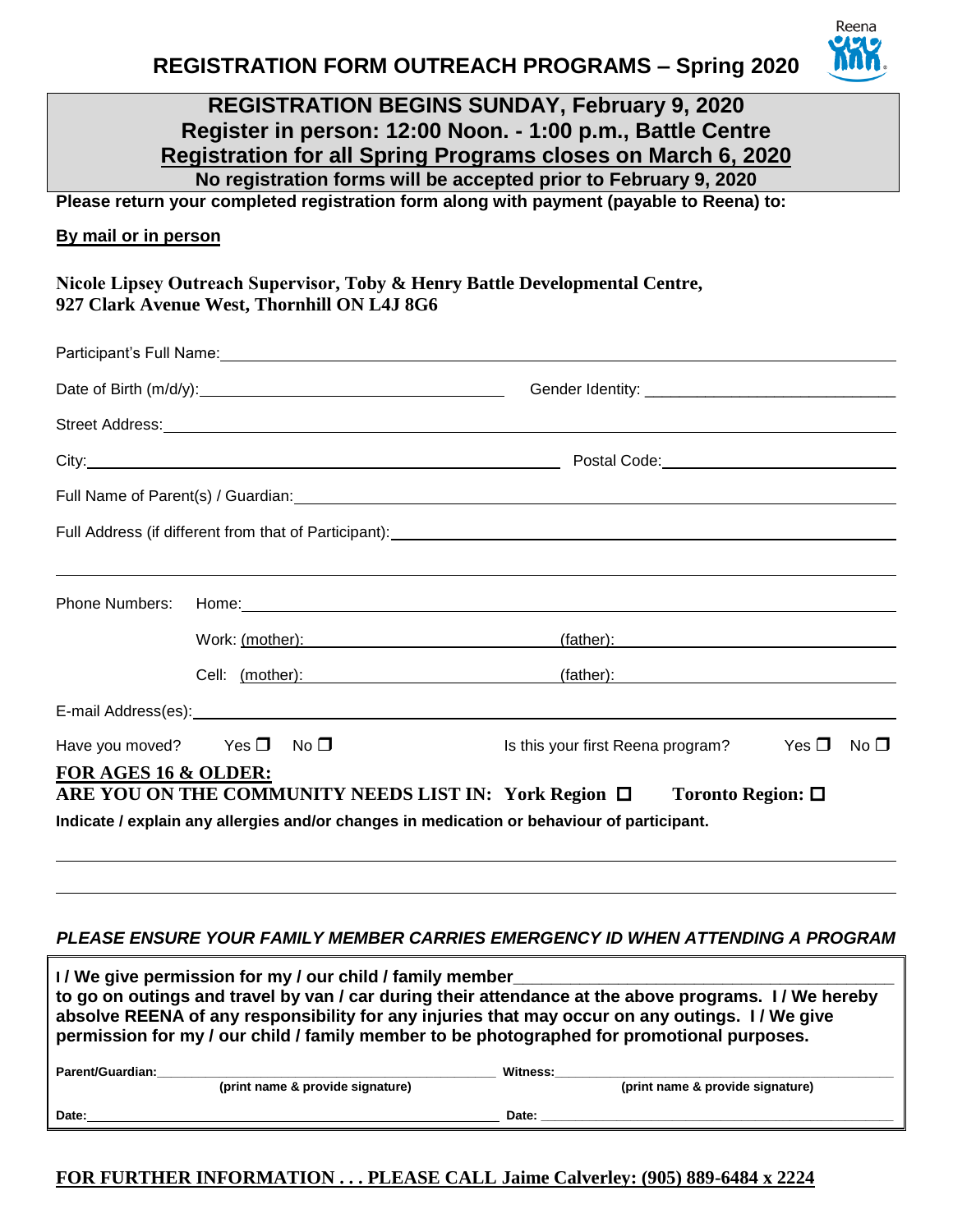# **SPRING PROGRAMS 2020**

| <b>PROGRAMS</b>                                                                                                | <b>DATES</b>                                             | <b>COSTS</b>              | ✓                     | <b>TOTALS</b> |
|----------------------------------------------------------------------------------------------------------------|----------------------------------------------------------|---------------------------|-----------------------|---------------|
| <b>SUNDAY FRIENDS CLUB</b>                                                                                     | <b>Sunday</b>                                            | (1:3 ratio) \$450/8 weeks | $\Box$                |               |
| <b>NORTH</b><br><b>Battle Centre</b><br>927 Clark Ave. West                                                    | Mar. 22 - May 24<br>12:00 noon $-5:00$ pm                | (1:2 ratio) \$600/8 weeks | $\Box$                |               |
| Age $7+$                                                                                                       |                                                          | (1:1 ratio) \$800/8 weeks | $\Box$                |               |
| No program April 12, 2020<br>May 17, 2020                                                                      |                                                          |                           |                       |               |
| <b>ATHLETIC CLUB</b><br><b>Battle Centre</b><br>927 Clark Ave. West<br>Age $10+$<br>No program April. 13, 2020 | <b>Mondays</b><br>Mar. 23 - May 25<br>$6:00 - 8:00$ p.m. | \$320/ 8 weeks            | $\Box$                |               |
| May 18, 2020                                                                                                   |                                                          |                           |                       |               |
| <b>SWIM CLUB</b><br><b>Garnet William CC</b><br>501 Clark Ave. West                                            | <b>Tuesdays</b>                                          | (1:3 ratio) 260/8 weeks   | $\Box$                |               |
| Age $7+$                                                                                                       | Mar. 24 - May 19<br>$7:30 - 9:00$ p.m.                   | (1:1 ratio) \$420/8 weeks | $\Box$                |               |
| No program April. 14, 2020                                                                                     |                                                          |                           |                       |               |
| <b>SPECIAL OLYMPICS</b><br><b>BASKETBALL</b><br><b>Battle Centre</b><br>927 Clark Ave. West<br>Age 16+         | <b>Thursdays</b><br>Mar. 26 - May 28<br>6:30 - 8:30 p.m. | \$160 / 8 weeks           | $\Box$                |               |
| No program April. 9, 2020<br>April 16, 2020                                                                    |                                                          |                           |                       |               |
| <b>COOKING CLUB</b><br><b>Battle Centre</b><br>927 Clark Ave. West                                             | <b>Thursdays</b><br>Mar. 26 - May 28                     | (1:3 ratio) \$370/8 weeks | $\Box$                |               |
| Age $10+$                                                                                                      | 6:30 - 8:30 p.m.                                         | (1:1 ratio) \$525/8 weeks | $\Box$                |               |
| No program April. 9, 2020<br>April 16, 2020                                                                    |                                                          |                           |                       |               |
| PLEASE COMPLETE THE ATTACHED PAYMENT INFORMATION FORM                                                          |                                                          |                           | <b>TOTAL</b><br>COST: |               |

# **Program Closures: No programs April 8th - 16th due to Passover No programs May 17th - 18th due to Victoria Day Long Weekend**